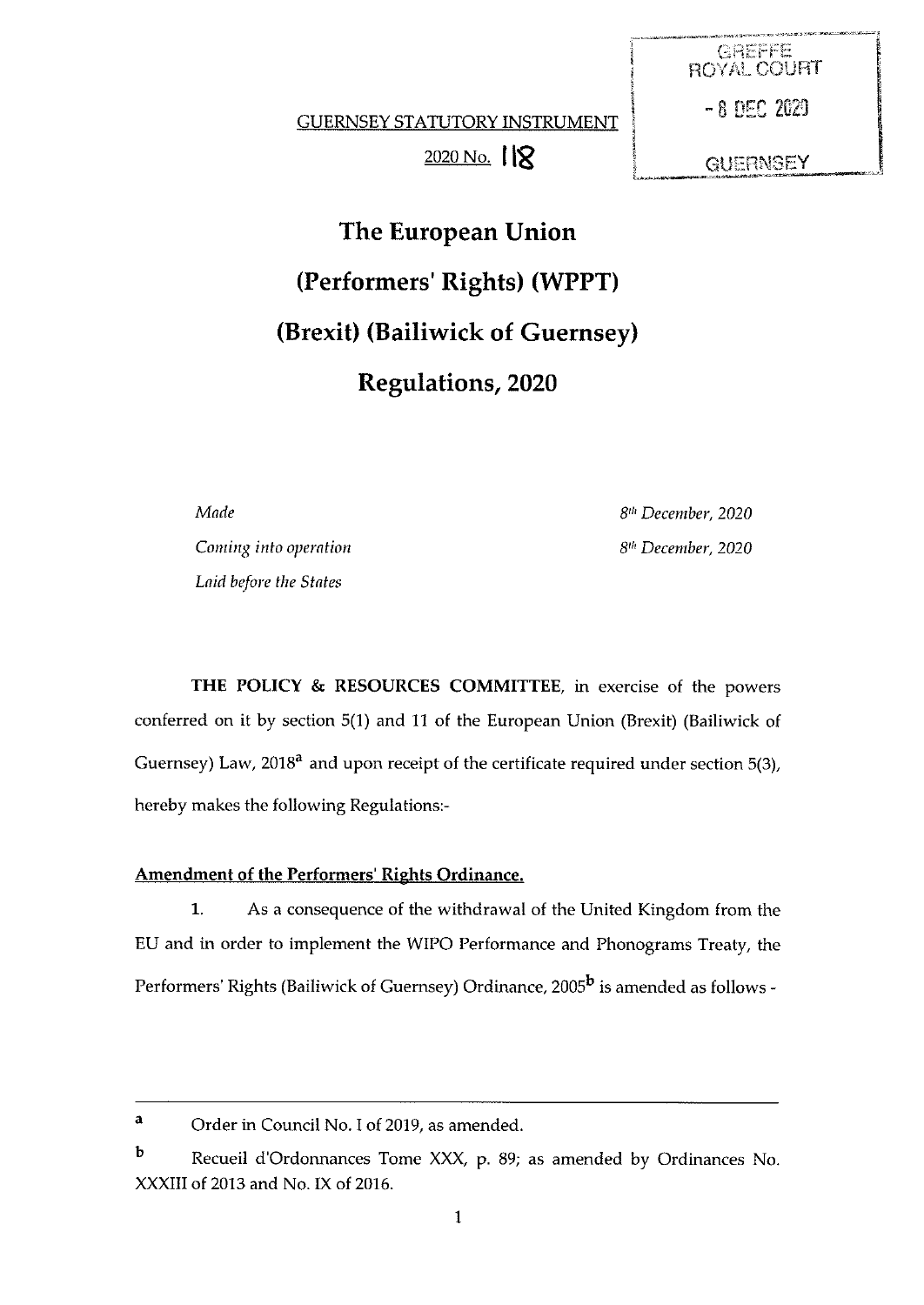(a) after section 8(9) insert —

"(10) For the purpose of subsection (1) 'commercially published' includes making available online."

- (b) in section  $17(1)$  after the words "this Ordinance" insert", save for the Moral Rights (see section 46G)".
- (c) after section 46 insert —

"Moral rights: right to be identified as performer

# Right to be identified as performer

- 46A. (1) Whenever a person
	- (a) produces or puts on a qualifying performance that is given in public,
	- (b) broadcasts live a qualifying performance,
	- (c) communicates to the public a sound recording of a qualifying performance, or
	- (d) issues to the public copies of such a recording,

the performer has the right to be identified as such.

- (2) The right of the performer under this section is  $-$ 
	- (a) in the case of a performance that is given in public, to be identified in any programme accompanying the performance or in some other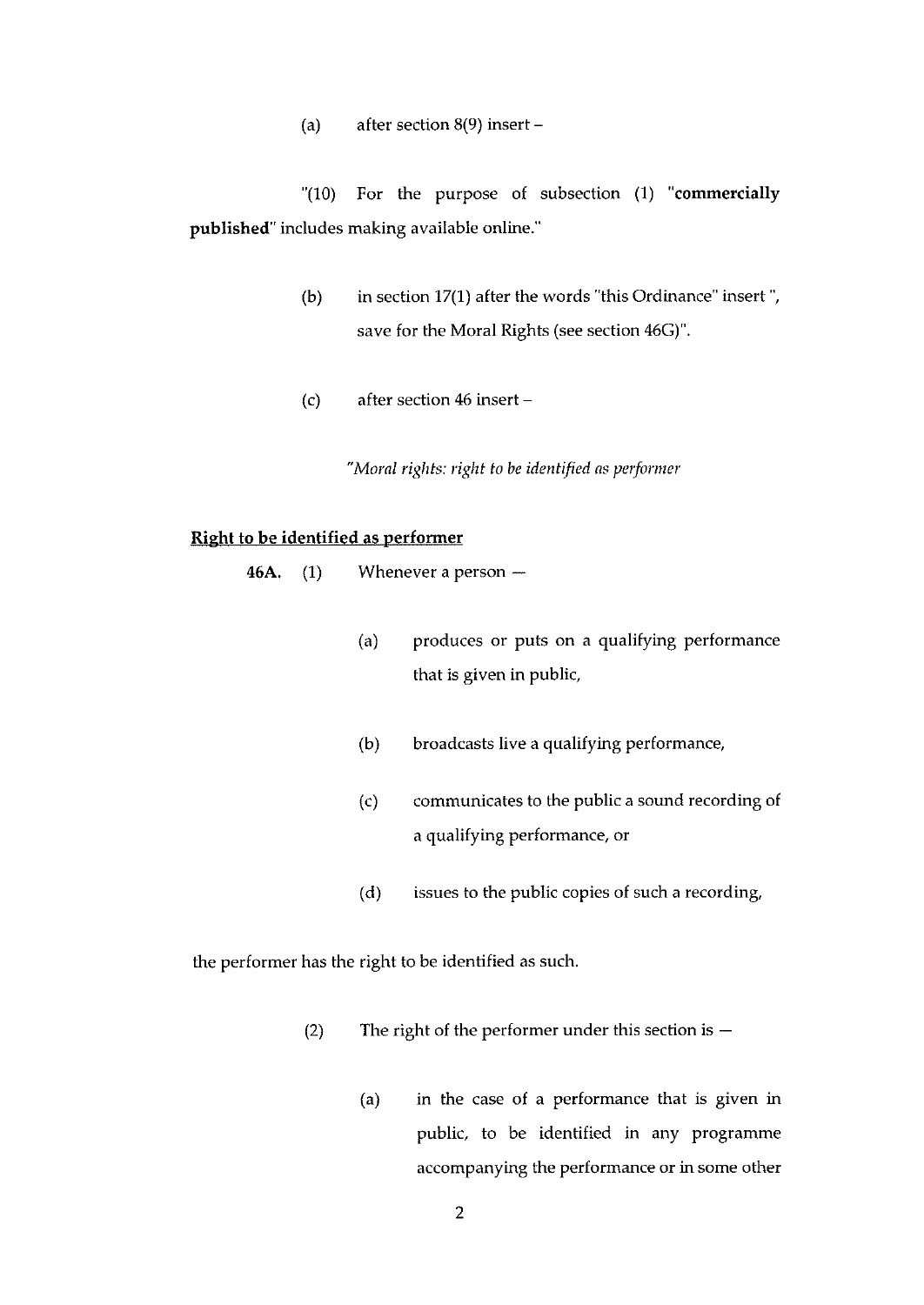manner likely to bring the performer's identity to the notice of a person seeing or hearing the performance,

- $(b)$  in the case of a performance that is broadcast, to be identified in a manner likely to bring the performer's identity to the notice of a person seeing or hearing the broadcast,
- (c) in the case of a sound recording that is communicated to the public, to be identified in <sup>a</sup> manner likely to bring the performer's identity to the notice of a person hearing the communication,
- (d) in the case of a sound recording that is issued to the public, to be identified in or on each copy or, if that is not appropriate, in some other manner likely to bring the performer's identity to the notice of a person acquiring a copy,

or (in any of the above cases) to be identified in such other manner as may be agreed between the performer and the person mentioned in subsection (1).

(3) The right conferred by this section in relation to a performance given by a group (or so much of <sup>a</sup> performance as is given by <sup>a</sup> group) is not infringed —

- (a) in a case falling within paragraph (a), (b) or (c) of subsection (2), or
- (b) in a case falling within paragraph (d) of that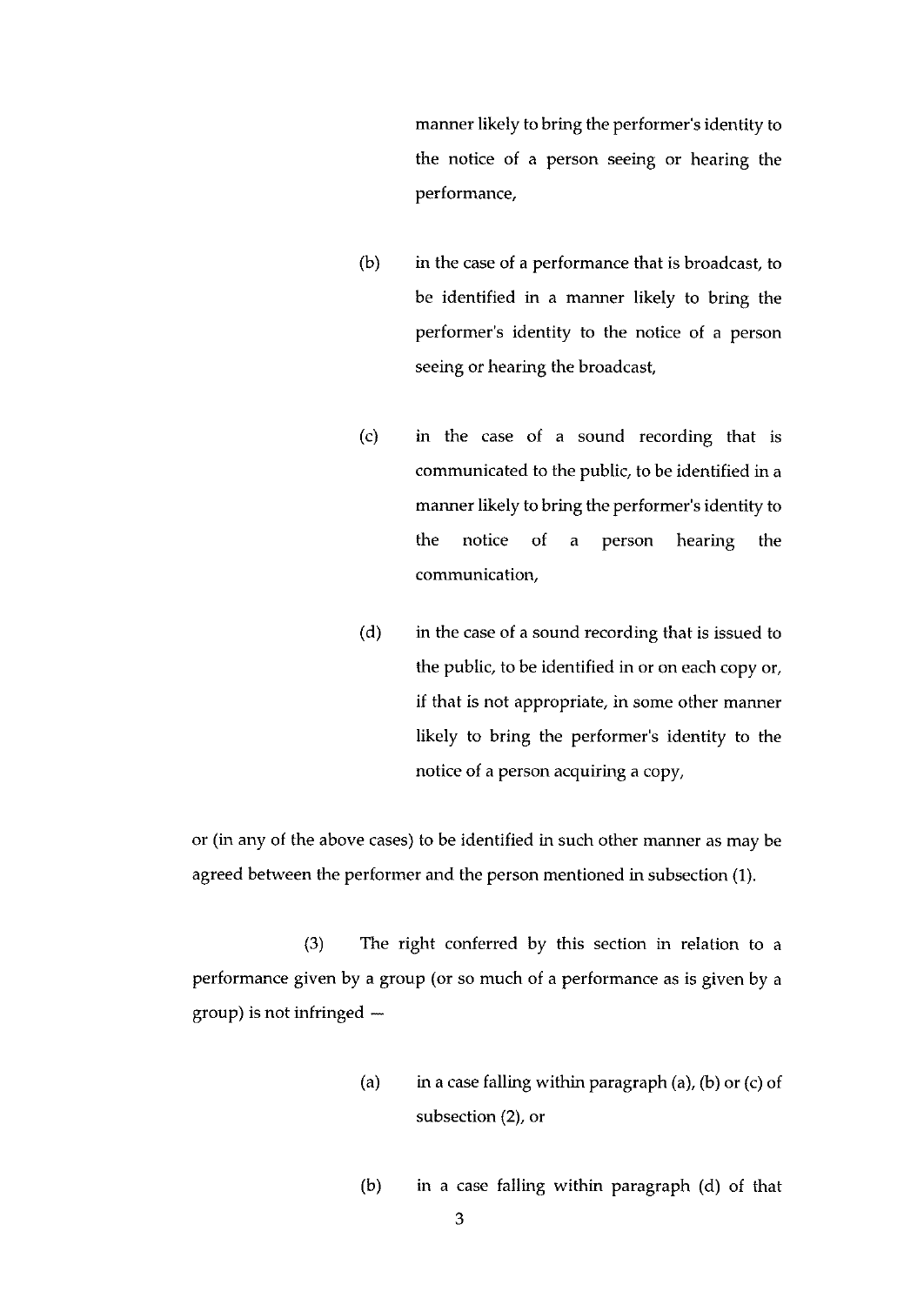subsection in which it is not reasonably practicable for each member of the group to be identified,

if the group itself is identified as specified in subsection (2).

(4) In this section "group" means two or more performers who have a particular name by which they may be identified collectively.

(5) If the assertion under section 46B specifies a pseudonym, initials or some other particular form of identification, that form shall be used; otherwise any reasonable form of identification may be used.

(6) This section has effect subject to section 46C (exceptions to right).

## Requirement that right be asserted

46B. (I) A person does not infringe the right conferred by section 46A (right to be identified as performer) by doing any of the acts mentioned in that section unless the right has been asserted in accordance with the following provisions so as to bind him in relation to that act.

(2) The right may be asserted generally, or in relation to any specified act or description of acts

- (a) by instrument in writing signed by or on behalf of the performer, or
- (b) on an assignment of a performer's property rights, by including in the instrument effecting the assignment a statement that the performer

4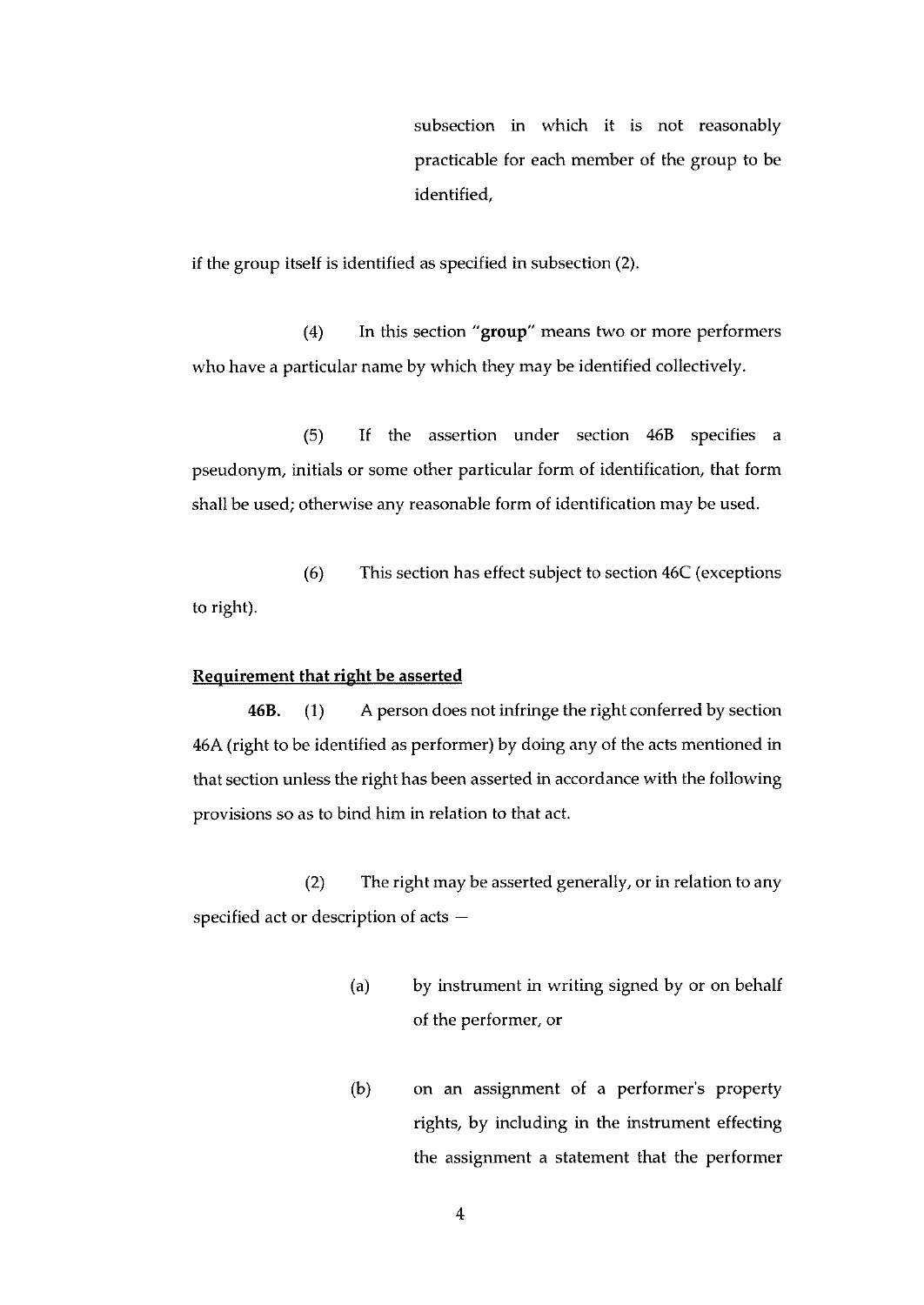asserts in relation to the performance his right to be identified.

(3) The persons bound by an assertion of the right under subsection  $(2)$  are  $-$ 

- (a) in the case of an assertion under subsection (2)(a), anyone to whose notice the assertion is brought
- (b) in the case of an assertion under subsection (2)(b), the assignee and anyone claiming through him, whether or not he has notice of the assertion.

(4) In an action for infringement of the right the court shall, in considering remedies, take into account any delay in asserting the right.

# Exceptions to right.

46C. (1) The right conferred by section 46A (right to be identified as performer) is subject to the following exceptions.

(2) The right does not apply where it is not reasonably practicable to identify the performer (or, where identification of a group is permitted by virtue of section 46A(3), the group).

(3) The right does not apply in relation to any performance given for the purposes of reporting current events.

(4) The right does not apply in relation to any performance given for the purposes of advertising any goods or services.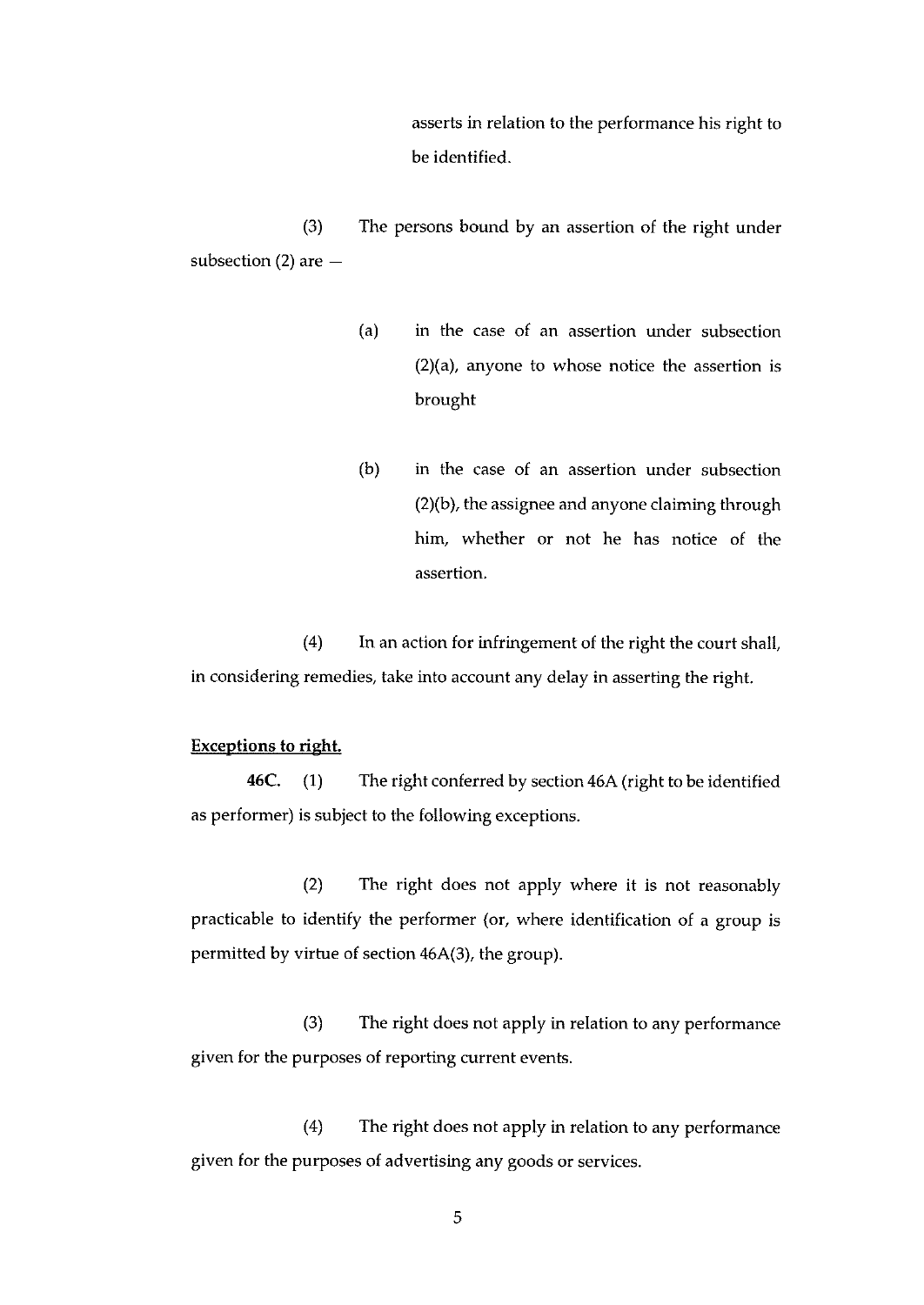(5) The right is not infringed by an act which by virtue of any of the following provisions of Schedule I would not infringe any of the rights conferred by this Ordinance—

- (a) paragraph 3(2) (news reporting),
- (b) paragraph 4 (incidental inclusion of a performance or recording),
- (c) paragraph 5(2) (things done for the purposes of examination),
- (d) paragraph <sup>11</sup> (States and judicial proceedings),
- (e) paragraph 12 (Tribunals of inquiry and statutory inquiries).

Moral rights: right to object to derogatory treatment

# Right to object to derogatory treatment of performance

46D. (1) The performer of a qualifying performance has a right which is infringed if —

- (a) the performance is broadcast live, or
- (b) by means of a sound recording the performance is played in public or communicated to the public,

with any distortion, mutilation or other modification that is prejudicial to the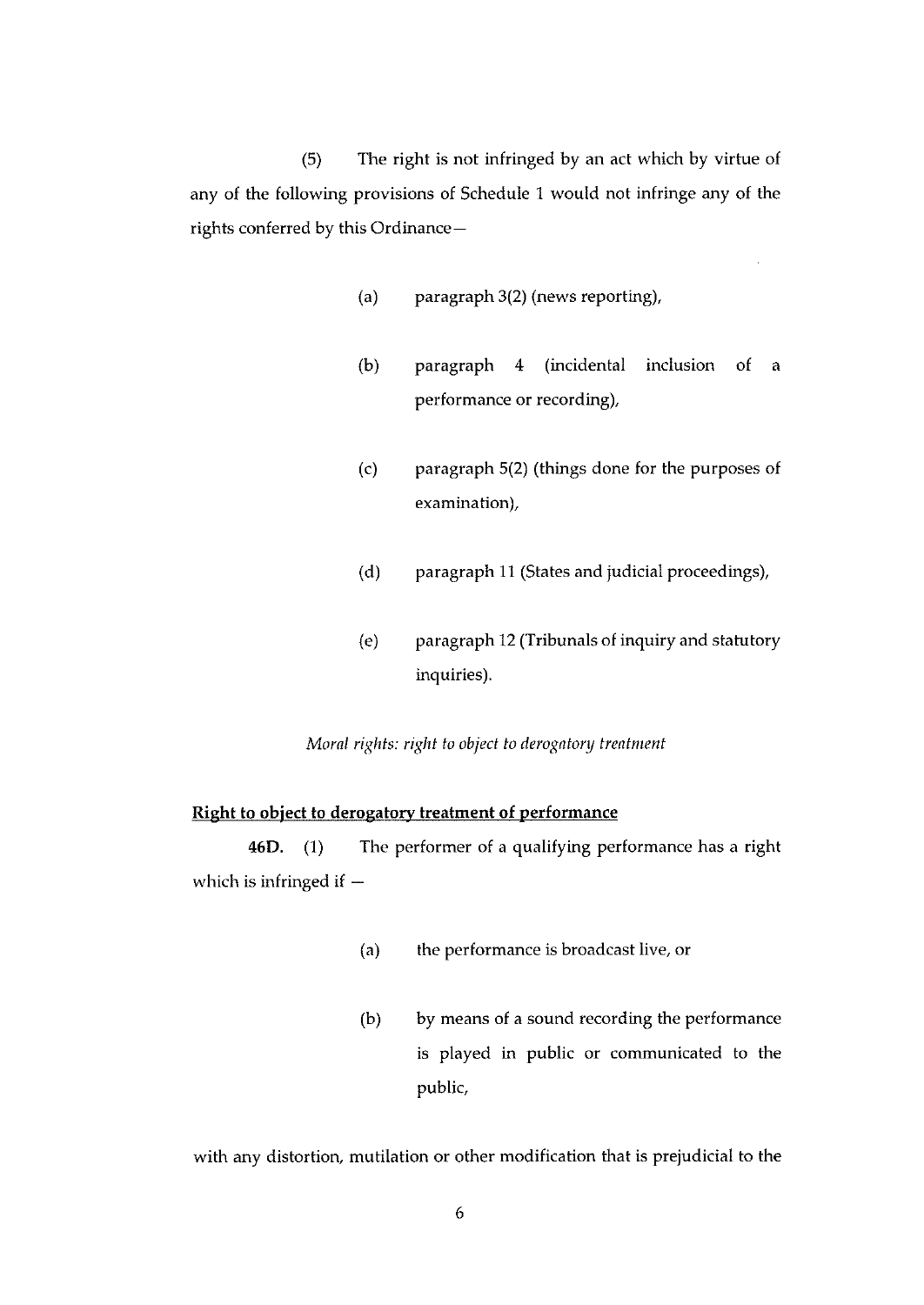reputation of the performer.

(2) This section has effect subject to section 46E (exceptions to right).

# Exceptions to right

46E. (1) The right conferred by section 46D (right to object to derogatory treatment of performance) is subject to the following exceptions.

(2) The right does not apply in relation to any performance given for the purposes of reporting current events.

(3) The right is not infringed by modifications made to <sup>a</sup> performance which are consistent with normal editorial or production practice.

(4) Subject to subsection (5), the right is not infringed by anything done for the purpose of —

- (a) avoiding the commission of an offence,
- (b) complying with <sup>a</sup> duty imposed by or under an enactment, or
- (c) in the case of the British Broadcasting Corporation, avoiding the inclusion in a programme broadcast by them of anything which offends against good taste or decency or which is likely to encourage or incite crime or lead to disorder or to be offensive to public feeling.

7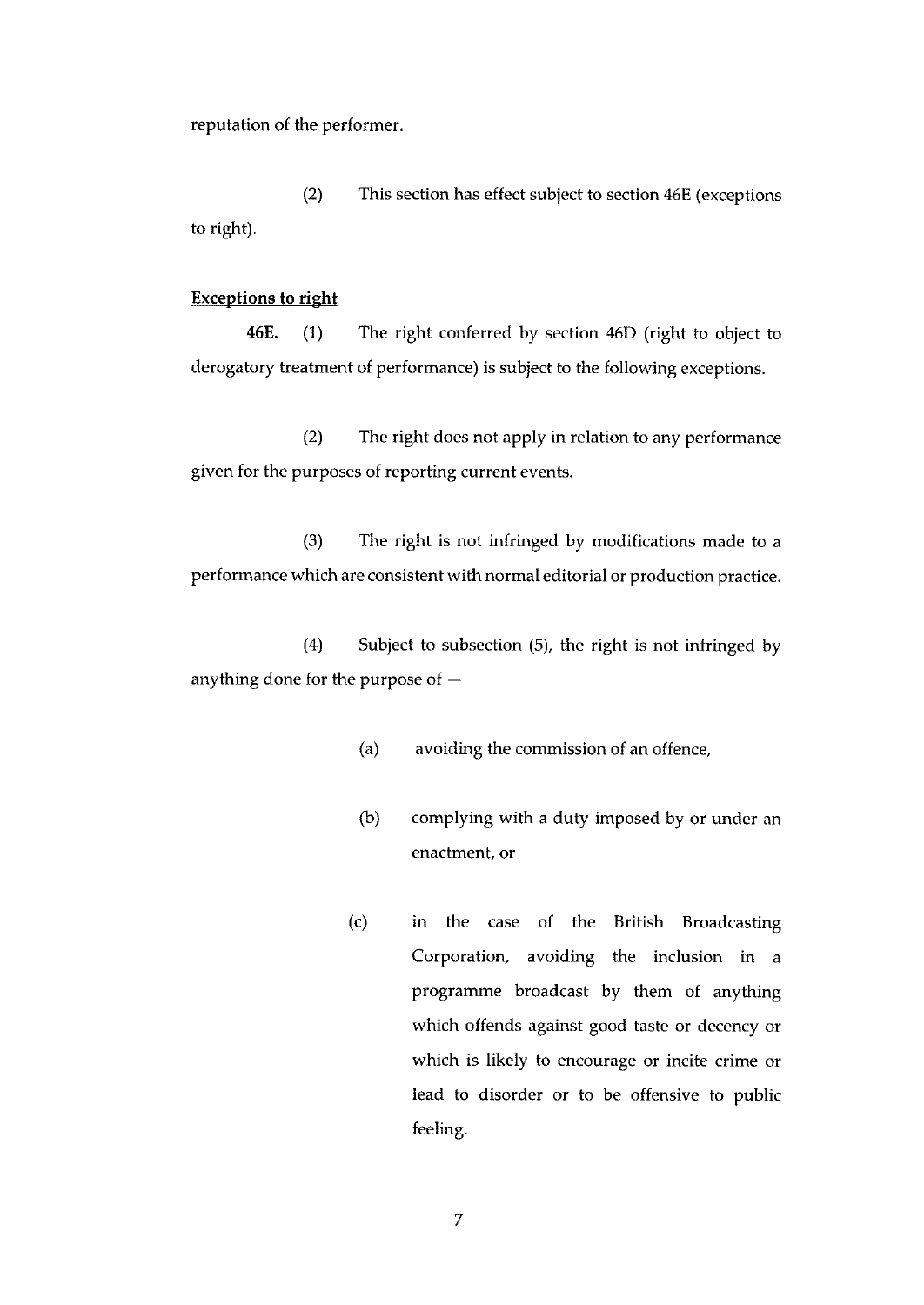- (5) Where
	- (a) the performer is identified in <sup>a</sup> manner likely to bring the performer's identity to the notice of a person seeing or hearing the performance as modified by the act in question, or
	- (b) the performer has previously been identified in or on copies of a sound recording issued to the public,

subsection (4) applies only if there is sufficient disclaimer.

(6) In subsection (5) "sufficient disclaimer", in relation to an act capable of infringing the right, means a clear and reasonably prominent indication —

- (a) given in a manner likely to bring it to the notice of a person seeing or hearing the performance as modified by the act in question, and
- (b) if the performer is identified at the time of the act, appearing along with the identification,

that the modifications were made without the performer's consent.

## Infringement of right by possessing or dealing with infringing article

46F. (1) The right conferred by section 46D (right to object to derogatory treatment of performance) is also infringed by <sup>a</sup> person who —

(a) possesses in the course of business,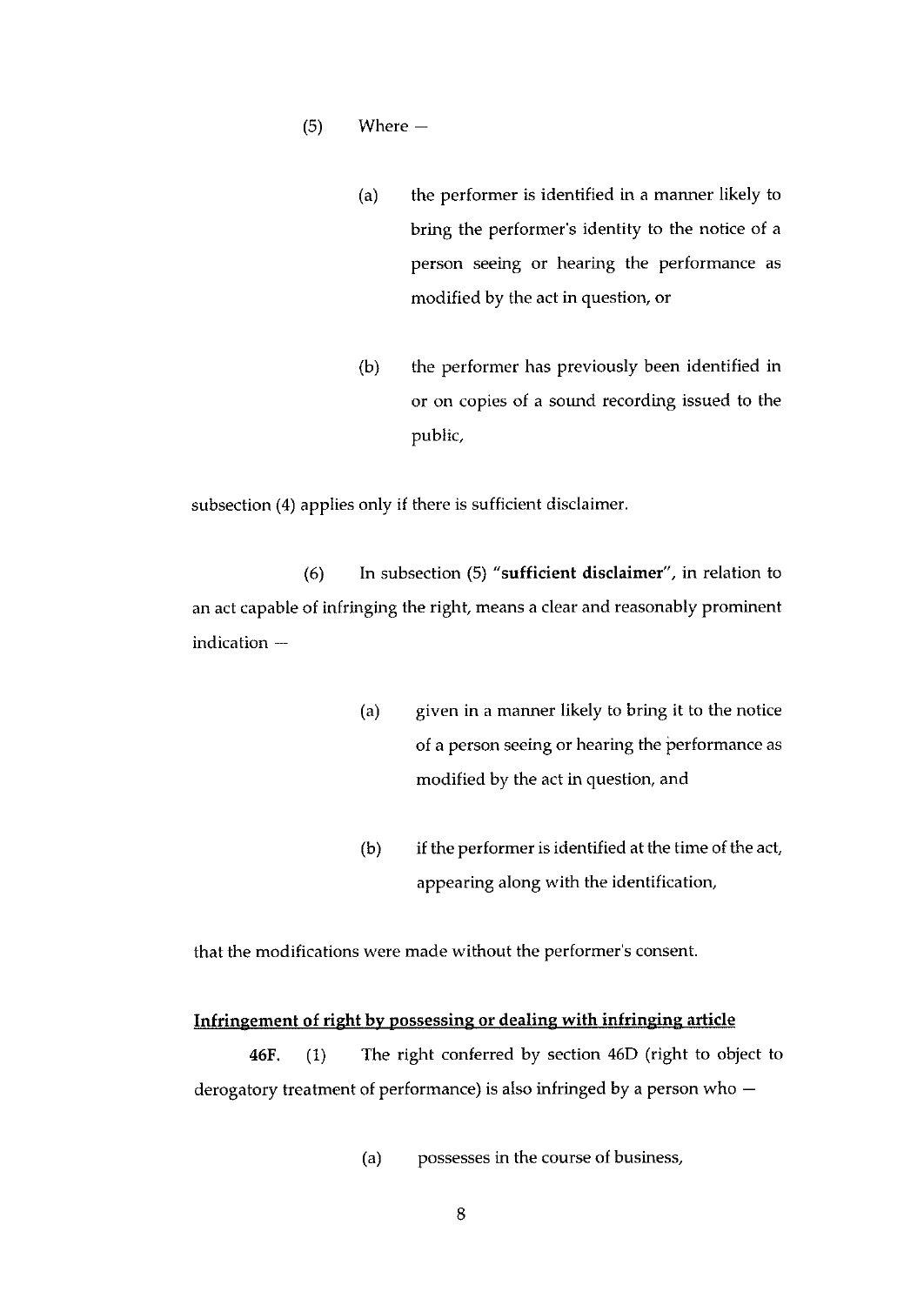- (b) sells or lets for hire, or offers or exposes for sale or hire, or
- (c) distributes,

an article which is, and which that person knows or has reason to believe is, an infringing article.

(2) An "infringing article" means a sound recording of <sup>a</sup> qualifying performance with any distortion, mutilation or other modification that is prejudicial to the reputation of the performer.

## Moral rights: supplementary

#### Duration of Moral Rights

46G. (1) A performer's rights under sections 46A and 46D ("the Moral Rights") in relation to a performance subsist so long as any other performer's rights arising under this Ordinance subsist in relation to the performance in accordance with section 17.

(2) In subsection (1) "performer's rights" includes rights of a performer that are vested in a successor of the performer.

## Consent and waiver of rights

46H. (1) It is not an infringement of the Moral Rights to do any act to which consent has been given by or on behalf of the person entitled to the right in question.

(2) Any of the Moral Rights may be waived by instrument in writing signed by or on behalf of the person giving up the right.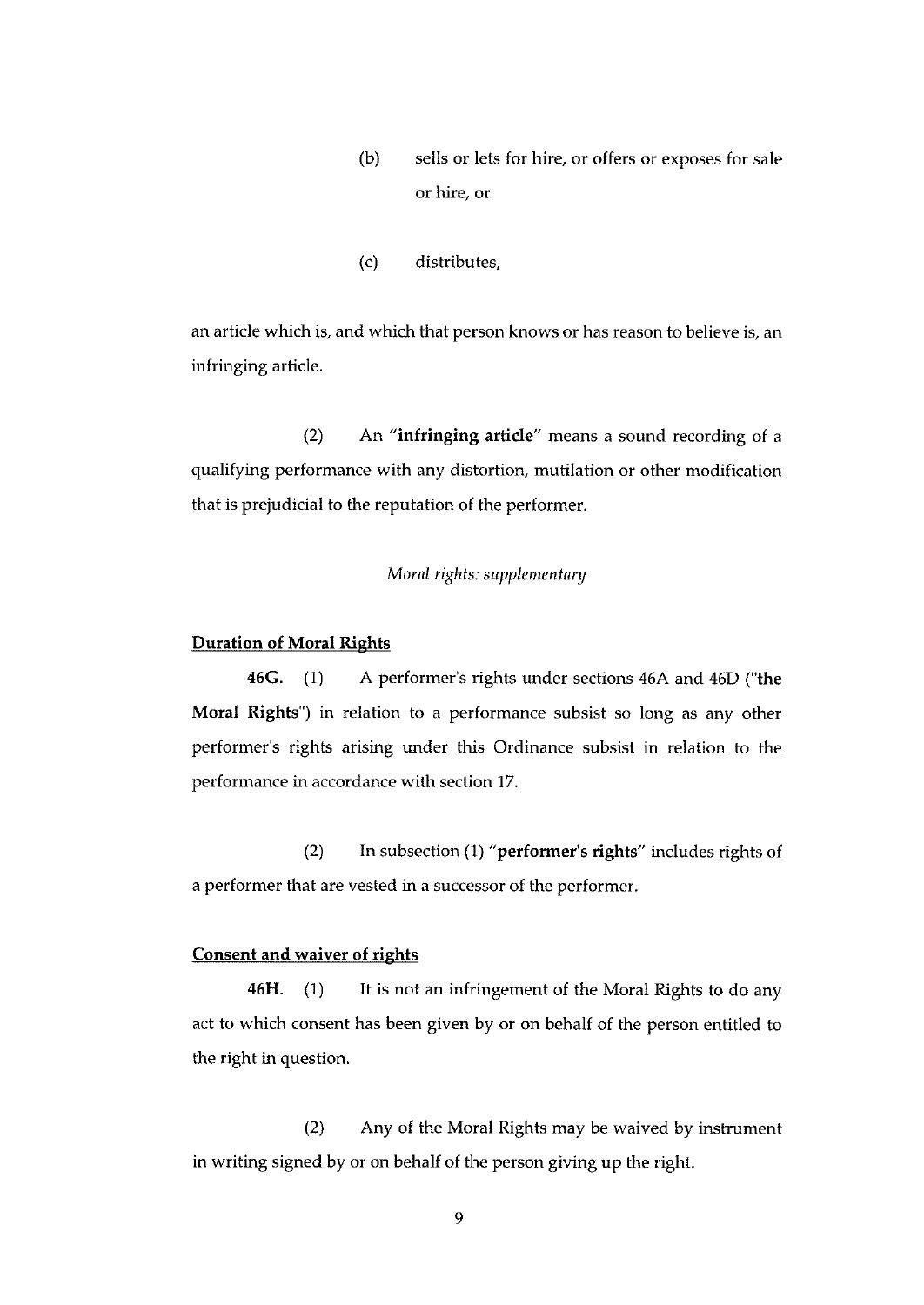## $(3)$  A waiver  $-$

- (a) may relate to a specific performance, to performances of a specified description or to performances generally, and may relate to existing or future performances, and
- (b) may be conditional or unconditional and may be expressed to be subject to revocation,

and if made in favour of the owner or prospective owner of a performer's property rights in the performance or performances to which it relates, it shall be presumed to extend to the perfomer's licensees and successors in title unless a contrary intention is expressed.

(4) Nothing in sections 46A to 46L shall be construed as excluding the operation of the general law of contract or estoppel in relation to an informal waiver or other transaction in relation to the Moral Rights.

## Application of provisions to parts of performances

461. (1) The right conferred by section 46A (right to be identified as performer) applies in relation to the whole or any substantial part of a performance.

(2) The right conferred by section 46D (right to object to derogatory treatment of performance) applies in relation to the whole or any part of a performance.

#### Moral rights not assignable

46J. The Moral Rights are not assignable.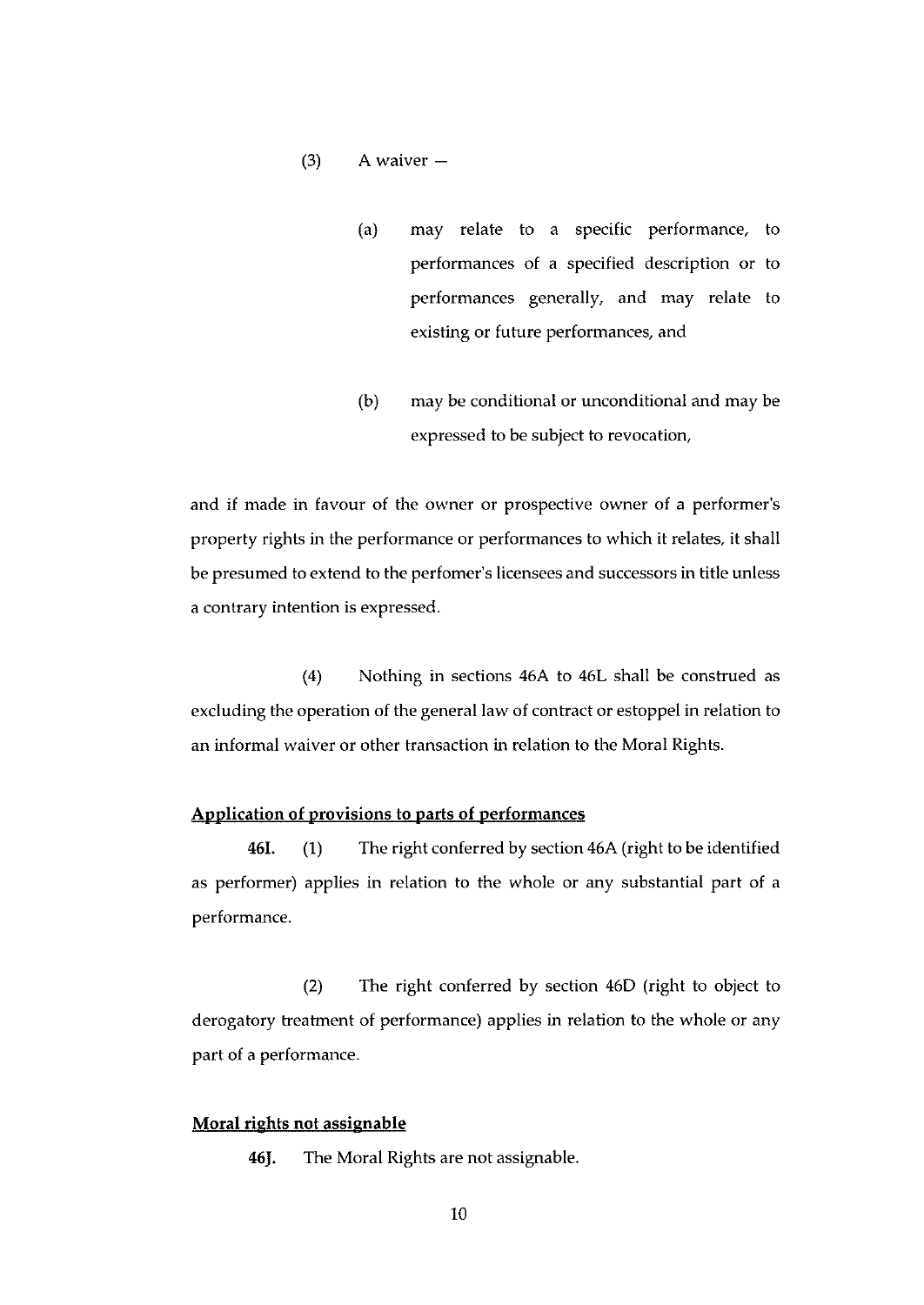## Transmission of moral rights on death

46K. (1) On the death of a person entitled to a Moral Right ('the deceased') —

- (a) the right passes to such person as the deceased may by testamentary disposition have specifically directed,
- (b) if there is no such direction but the performer's property rights in respect of the performance in question form part of the deceased's estate, the right passes to the person to whom the property rights pass,
- (c) if or to the extent that the right does not pass under paragraph (a) or (b) it is exercisable by the deceased's personal representatives.

(2) Where a performer's property rights pass in part to one person and in part to another, as for example where a bequest is limited so as to apply —

- (a) to one or more, but not all, of the things to which the owner has the right to consent, or
- (b) to part, but not the whole, of the period for which the rights subsist,

any right which by virtue of subsection (1) passes with the performer's property rights is correspondingly divided.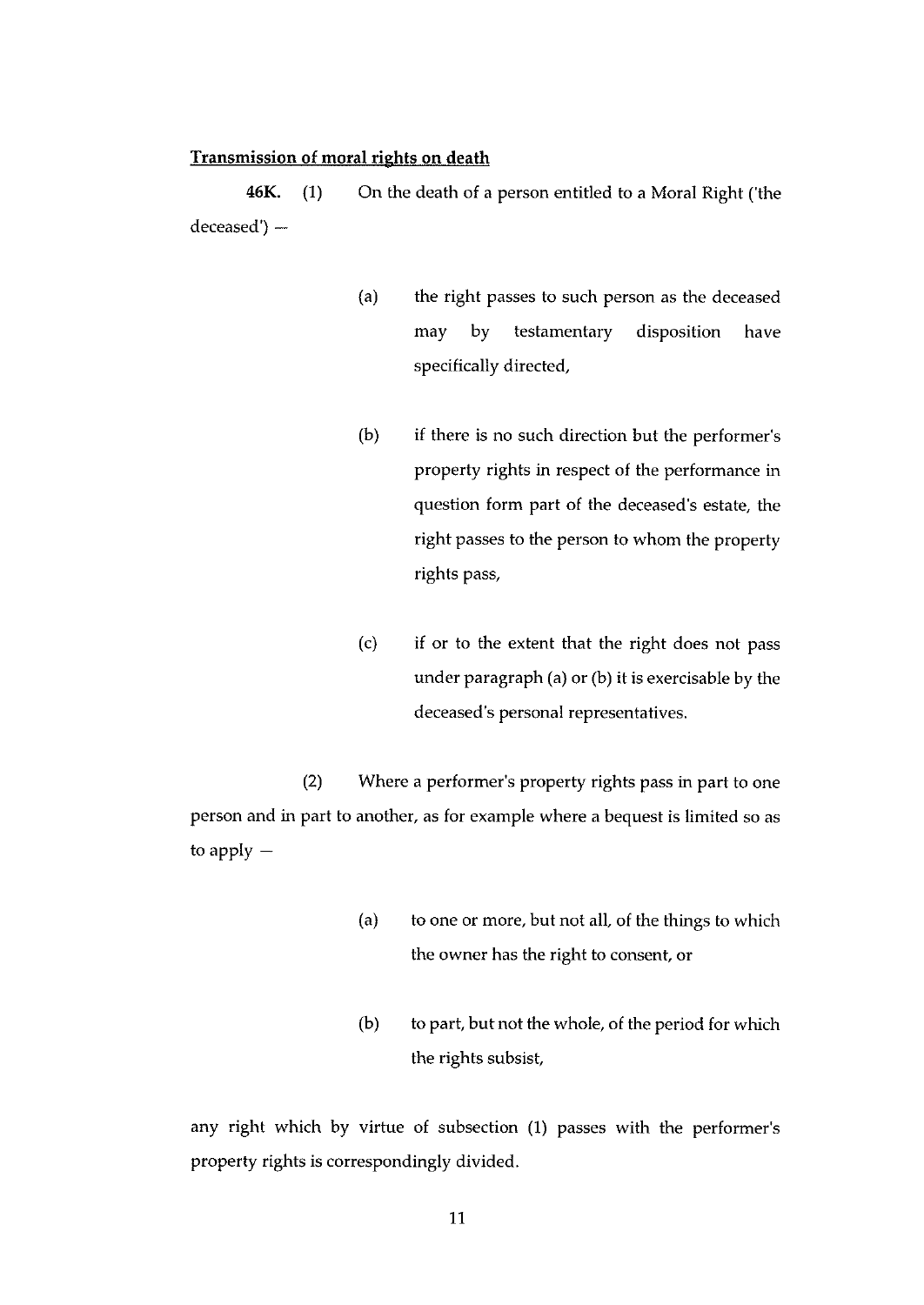(3) Where by virtue of subsection  $(1)(a)$  or  $(1)(b)$  a right becomes exercisable by more than one person —

- (a) it is, in the case of the right conferred by section 46D (right to object to derogatory treatment of performance), a right exercisable by each of them and is satisfied in relation to any of them if he consents to the treatment or act in question, and
- (b) any waiver of the right in accordance with section 46H by one of them does not affect the rights of the others.

(4) A consent or waiver previously given or made binds any person to whom a right passes by virtue of subsection (1).

(5) Any damages recovered by personal representatives by virtue of this section in respect of an infringement after a person's death shall devolve as part of the deceased's estate as if the right of action had subsisted and been vested in the deceased immediately before death.

## Remedies for infringement of moral rights

46L. (1) An infringement of a Moral Right is actionable as a breach of statutory duty owed to the person entitled to the right.

- (2) Where
	- (a) there is an infringement of a Moral Right,
	- (b) a person falsely claiming to act on behalf of a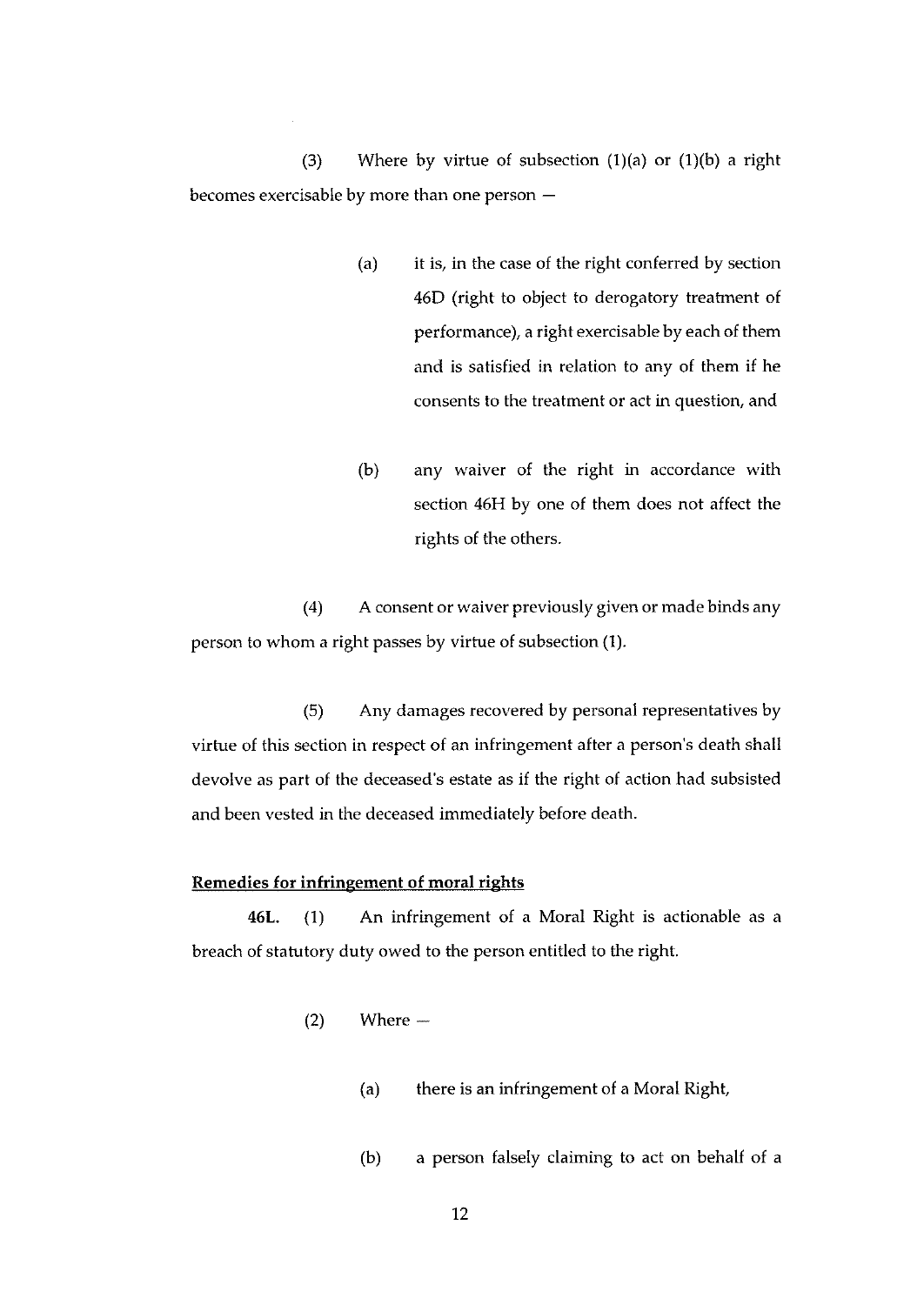performer consented to the relevant conduct or purported to waive the right, and

(c) there would have been no infringement if he had been so acting,

that person shall be liable, jointly and severally with any person liable in respect of the infringement by virftie of subsection (1), as if that person had infringed the right.

(3) Where proceedings for infringement of a Moral Right, it shall be a defence to prove—

- (a) that <sup>a</sup> person claiming to act on behalf of the performer consented to the defendant's conduct or purported to waive the right, and
- (b) that the defendant reasonably believed that the person was acting on behalf of the performer.

(4) In proceedings for infringement of the right conferred by section 46D the court may, if it thinks it an adequate remedy in the circumstances, grant an injunction on terms prohibiting the doing of any act unless a disclaimer is made, in such terms and in such manner as may be approved by the court, dissociating the performer from the broadcast or sound recording of the performance."

(d) in section 50(1), insert in the appropriate place  $-$ 

"Moral Rights" has the meaning given in section 46G,".

13